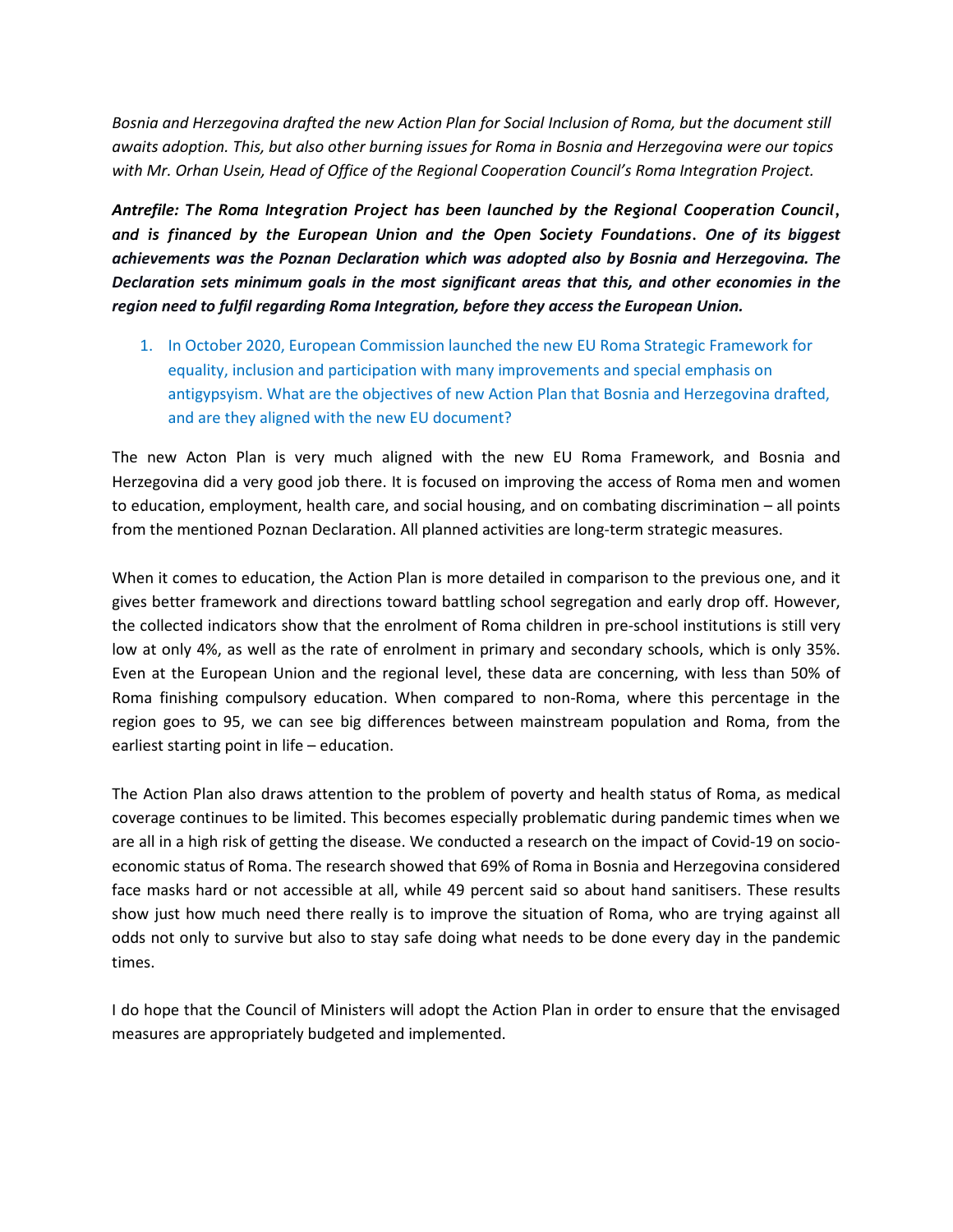### 2. Unemployment and lack of decent living conditions are still major issues for Roma.

Yes, Roma face several other challenges that are addressed by the Action Plan. One of them is unemployment, which did not improve much in the last few years. Youth unemployment is particularly worrying, since it has ruinous consequences for their future prospects as well as those of other generations to come. Working in the informal economy is still a major issue. According to estimates, the formal employment rate for Roma in Bosnia and Herzegovina stands at only between 11 and 13 per cent. Another estimate states that 63% of all Roma workers are not registered and are working undeclared, which means that they cannot claim any rights coming out from the labour laws. Unfortunately, here too we lack clear statistical data and are actively working with governments to establish measuring.

Another priority addressed by the Action Plan relates to inadequate and segregated housing – where there is still much more work left ahead before we can call ourselves done. However, our recent experience in Serbia could be easily replicated in Roma neighbourhoods throughout the region. In close cooperation with the local authorities, we managed to provide assistance for legalisation of 50 Roma households. Therefore, we are looking forward to expanding this activity to Bosnia and Herzegovina too.

## 3. Where do you see challenges in the implementation of actual Strategy and Action Plan that are supposed to improve the situation of Roma in Bosnia and Herzegovina?

The data on the status of Roma in Bosnia and Herzegovina is often ambiguous. This needs to be addressed through better coordination between government departments, cantons, ministries and municipalities which should align the actual data. Often, the data held by the cantons and ministries do not agree with the data held by municipalities. Improvement in this area should be a priority in solving the problems and status of Roma in Bosnia and Herzegovina as accurate data is a starting point of implementation of other important activities.

# 4. Antigypsyism is put very high on the agenda of the European Union and is recognised as a root cause of all problems Roma face. Is antigypsyism part of the Action Plan and what are the ways to fight it?

Antigypsyism is a specific form of racism, which is driven by prejudices and stereotypes about Roma who are, unfortunately, still victims of various forms of discrimination, including segregation in schools, hate speech, workplace discrimination, and even hate crimes.

One of the goals of the Action Plan is reduction of discrimination of Roma and elimination of antigypsyism, but its implementation needs more long-term strategic measures. Antigypsyism, hate crimes and trafficking, in particular in women and children, continue to be a matter of high concern. The Roma people have been facing discrimination and oppression for centuries. The situation is not getting much better, with very few court proceedings in Bosnia and Herzegovina, region, and in Europe. This happens both because of the insufficient knowledge about antidiscrimination legislation and because of a lack of available legal protection mechanisms and problems that exist in access to rights and free legal aid.